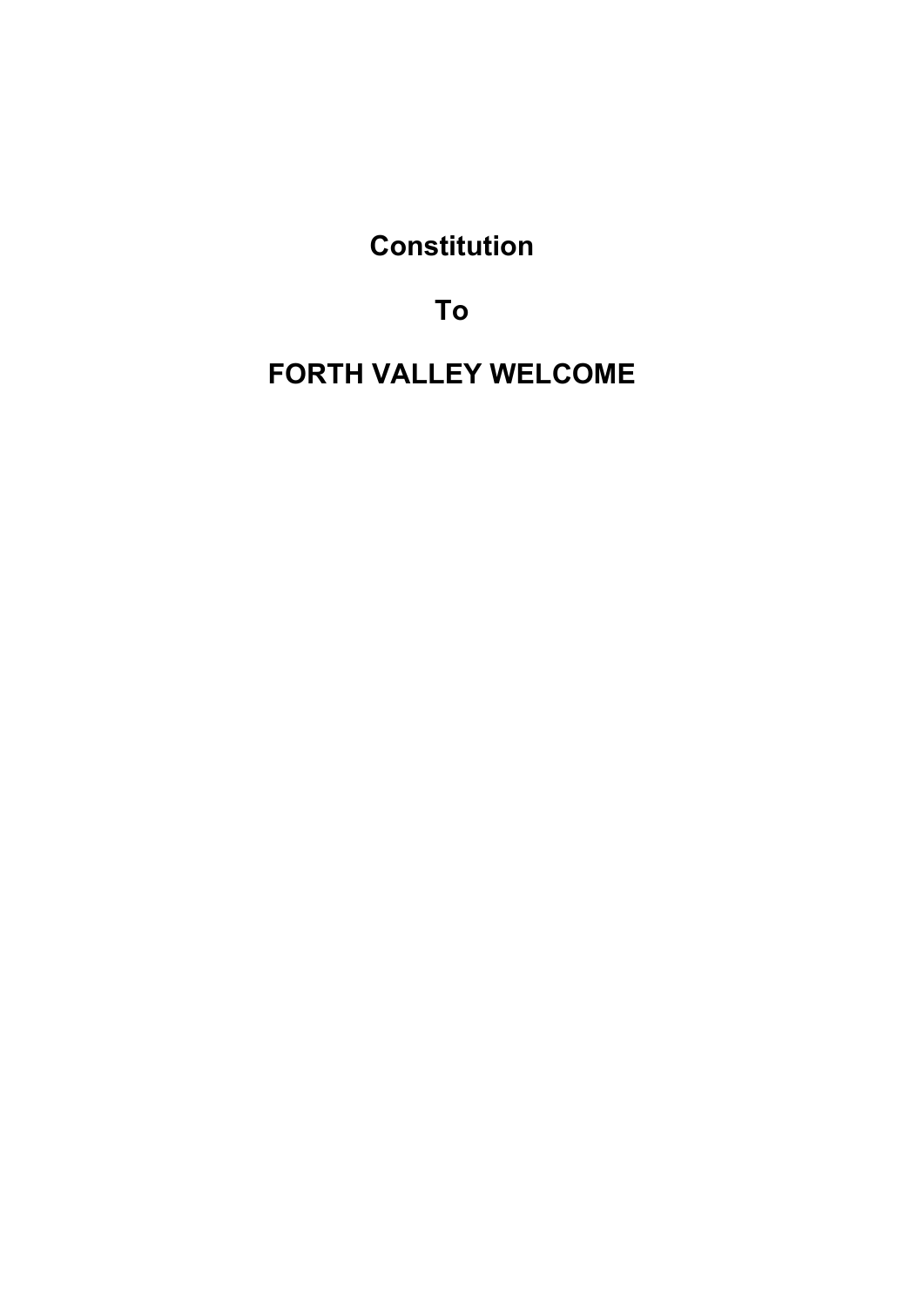# **CONSTITUTION**

## of

# Forth Valley Welcome

| <b>CONTENTS</b>                                                                  |                                                                                                                                                                  |                    |
|----------------------------------------------------------------------------------|------------------------------------------------------------------------------------------------------------------------------------------------------------------|--------------------|
| <b>GENERAL</b>                                                                   | type of organisation, Scottish principal<br>office, name, purposes, powers, liability,<br>general structure                                                      | clauses 1 - 13     |
| <b>BOARD (CHARITY</b><br><b>TRUSTEES)</b>                                        | number, eligibility, appointment/ retiral,<br>termination of office, register of charity<br>trustees, office-bearers, powers,<br>general duties, code of conduct | clauses 14 -<br>42 |
| <b>DECISION-MAKING BY</b><br><b>THE CHARITY</b><br><b>TRUSTEES</b>               | notice, procedure at board meetings,<br>minutes                                                                                                                  | clauses 43 -<br>58 |
| <b>DECISION-MAKING BY</b><br>THE CHARITY<br><b>TRUSTEES AS</b><br><b>MEMBERS</b> | AGMs and other members' meetings,<br>notice, procedure, voting at members'<br>meetings, written resolutions, minutes                                             | clauses 59 -<br>80 |
| <b>ADMINISTRATION</b>                                                            | sub-committees, operation of accounts,<br>accounting records and annual<br>accounts                                                                              | clauses 81 -<br>89 |
| <b>MISCELLANEOUS</b>                                                             | winding up, alterations to the<br>constitution, interpretation                                                                                                   | clauses 90 -<br>96 |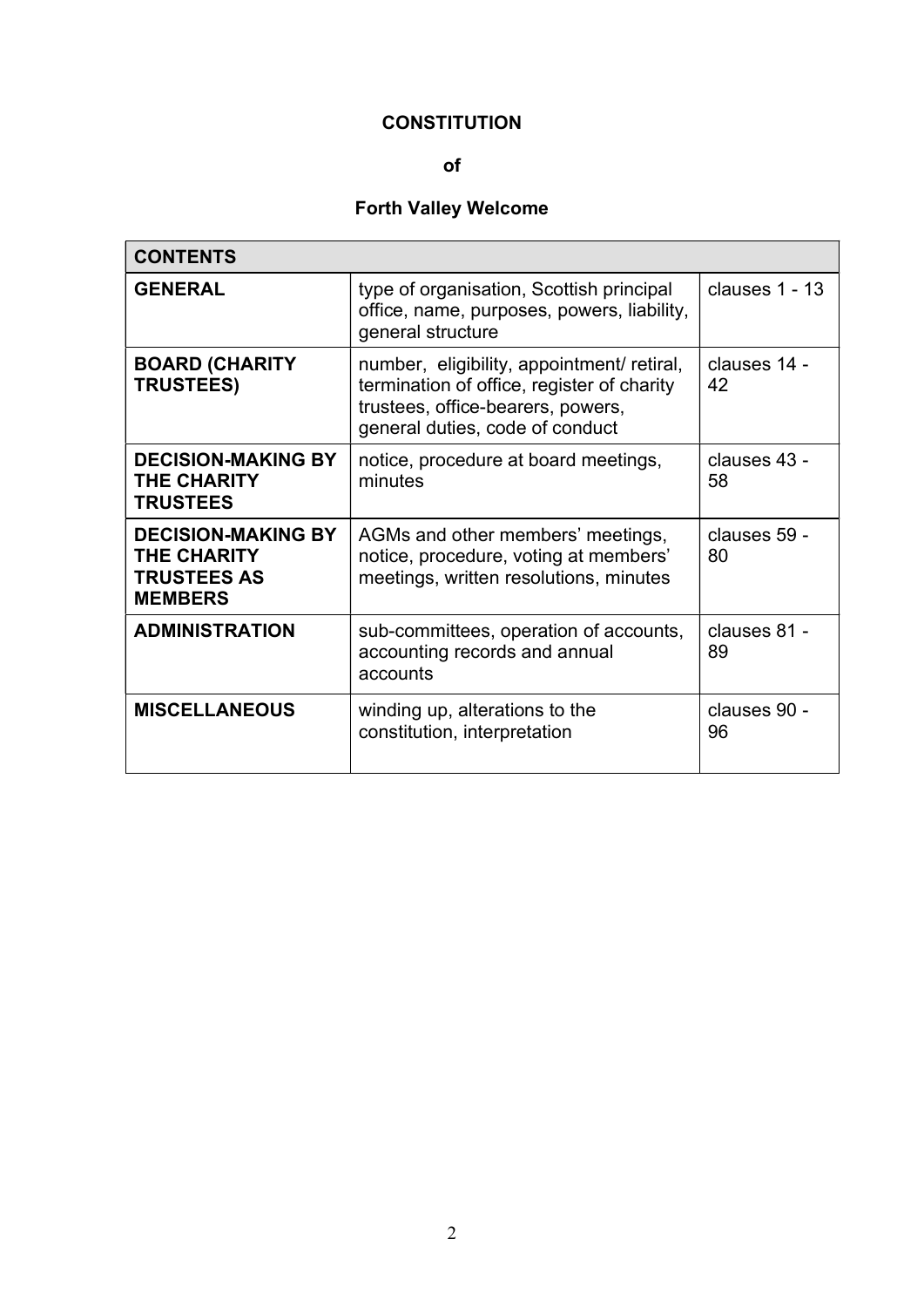## GENERAL

## Type of organisation

1. The organisation is a Scottish Charitable Incorporated Organisation (SCIO), No. SC046404, Date of registration: 10 March 2016.

## 2. Scottish principal office

The principal office of the organisation will be in Scotland (and must remain in Scotland).

## 3. Name

The name of the organisation is "Forth Valley Welcome"

## **Purposes**

- 4. The organisation's purposes are:
	- 4.1. the relief of unemployment among refugees through (a) support towards employment, such as with job seeking, sourcing training, work placements etc., (b) support such as with language (Arabic speakers are among our volunteers), social and emotional support, mentoring and coaching within a Social Enterprise context.
	- 4.2. the advancement of citizenship or community development through (a) social inclusion and awareness raising events & sponsored events within the communities where the refugees settle.(b) seeking opportunities for the refugees to contribute to their communities and (c) through successfully integrating into the local economy.
	- 4.3. the relief of those in need by/through providing a befriending service and activities promoting inclusion and raising awareness.

## Powers

- 5. The organisation has power to do anything which is calculated to further its purposes or is conducive or incidental to doing so.
- 6. No part of the income or property of the organisation may be paid or transferred (directly or indirectly) to the charity trustees - either in the course of the organisation's existence or on dissolution - except where this is done in direct furtherance of the organisation's purposes.

## Liability of charity trustees

7. The charity trustees of the organisation (in their capacity as members see clause 11) have no liability to pay any sums to help to meet the debts (or other liabilities) of the organisation if it is wound up;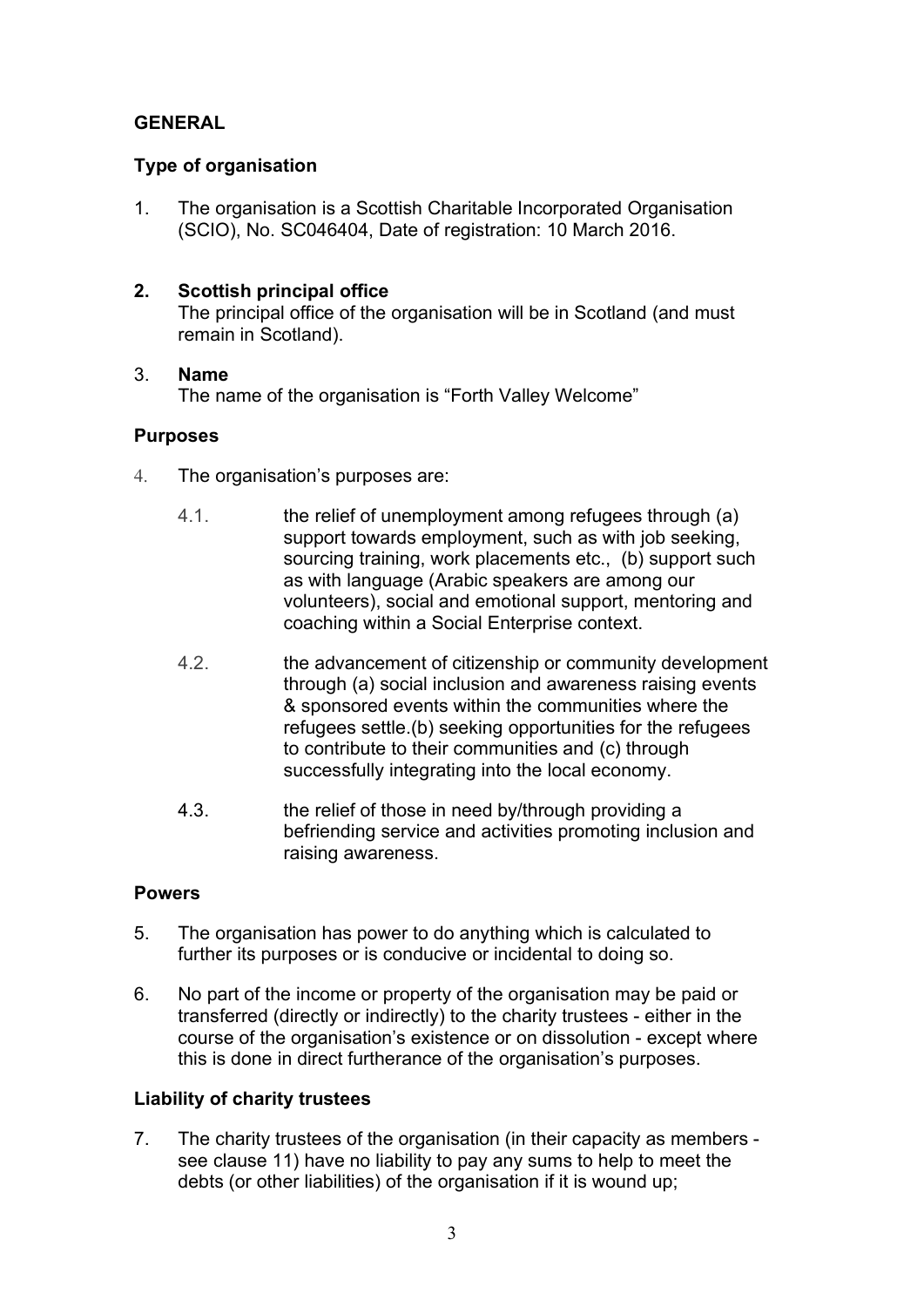accordingly, if the organisation is unable to meet its debts, the charity trustees will not be held responsible.

8. The charity trustees have certain legal duties under the Charities and Trustee Investment (Scotland) Act 2005; and clause 7 does not exclude (or limit) any personal liabilities they might incur if they are in breach of those duties or in breach of other legal obligations or duties that apply to them personally.

## General structure

- 9. The structure of the organisation consists of the BOARD who hold regular meetings, and generally control the activities of the organisation; for example, the board is responsible for monitoring and controlling the financial position of the organisation.
- 10. The board also appoints charity trustees to fill vacancies, and the people serving on the board (in their capacity as members of the organisation - see clauses 11 and 13) have power to make changes to the constitution itself.
- 11. The people serving on the board are referred to in this constitution as CHARITY TRUSTEES - and they are also the MEMBERS of the organisation for the purposes of the Charities and Trustee Investment (Scotland) Act 2005.
- 12. Under the provisions of this constitution, no-one can be a member unless he/she is also a charity trustee of the organisation.
- 13. The Charities and Trustee Investment (Scotland) Act 2005 requires certain decisions to be taken by the charity trustees in their capacity as members of the organisation.

## **BOARD**

## Number of charity trustees

- 14. The maximum number of charity trustees is fifteen (15).
- 15. The minimum number of charity trustees is three (3).

## **Eligibility**

- 16. A person will not be eligible for election or appointment to the board if he/she is: -
	- 16.1. disqualified from being a charity trustee under the Charities and Trustee Investment (Scotland) Act 2005; or
	- 16.2. an employee of the organisation.

## Initial charity trustees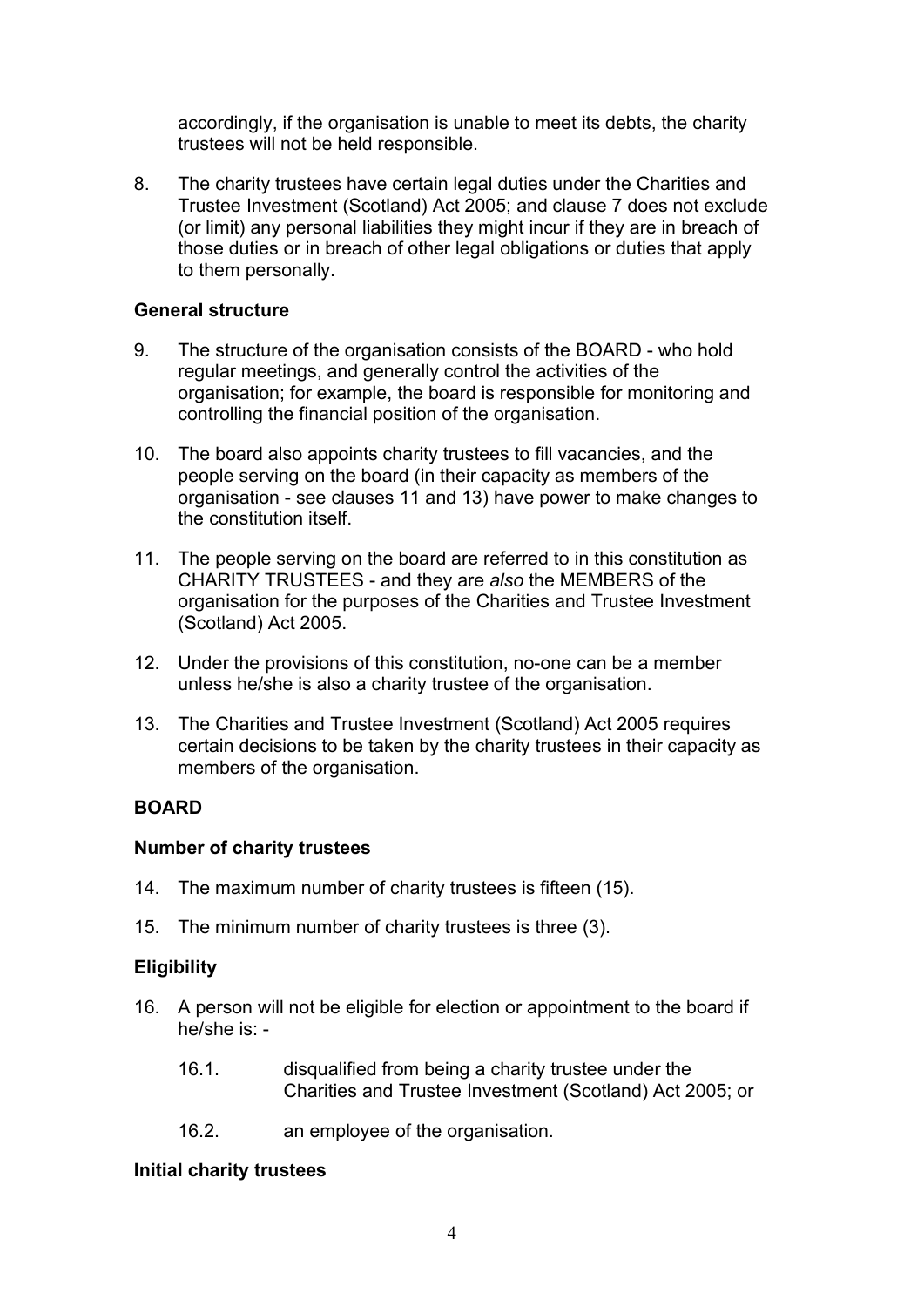17. The individuals who signed the charity trustee declaration forms which accompanied the application for incorporation of the organisation shall be deemed to have been appointed by the members as charity trustees with effect from the date of incorporation of the organisation.

## Appointment/retiral

- 18. The board may at any time appoint any person to be a charity trustee by way of a resolution passed by majority vote at a board meeting.
- 19. At the conclusion of the first AGM, one third (to the nearest round number) of the charity trustees shall retire from office; the question of which of them is to retire shall be determined by some random method.
- 20. At the conclusion of each AGM (other than the first)
	- 20.1. any charity trustees appointed during the period since the preceding AGM (but excluding those re-appointed under clause 22 during that period) shall retire from office;
	- 20.2. out of the remaining charity trustees, one third (to the nearest round number) shall retire from office.
- 21. The charity trustees to retire under paragraph 20.2 shall be those who have been longest in office since they were last appointed or reappointed; as between persons who were last appointed/re-appointed on the same date, the question of which of them is to retire shall be determined by some random method.
- 22. A charity trustee who retires from office under clause 19 or 20 at the conclusion of an AGM shall be eligible for re-appointment under clause 18 at the next board meeting.
- 23. A charity trustee vacating office at the conclusion of an AGM will be deemed to have been re-elected at the board meeting which next follows unless:
	- 23.1. he/she advises the board that he/she does not wish to be re-appointed; or
	- 23.2. a resolution for the re-appointment of that charity trustee was put to the board meeting and was not carried.

## Termination of office

- 24. A charity trustee will automatically cease to hold office if:
	- 24.1. he/she becomes disqualified from being a charity trustee under the Charities and Trustee Investment (Scotland) Act 2005;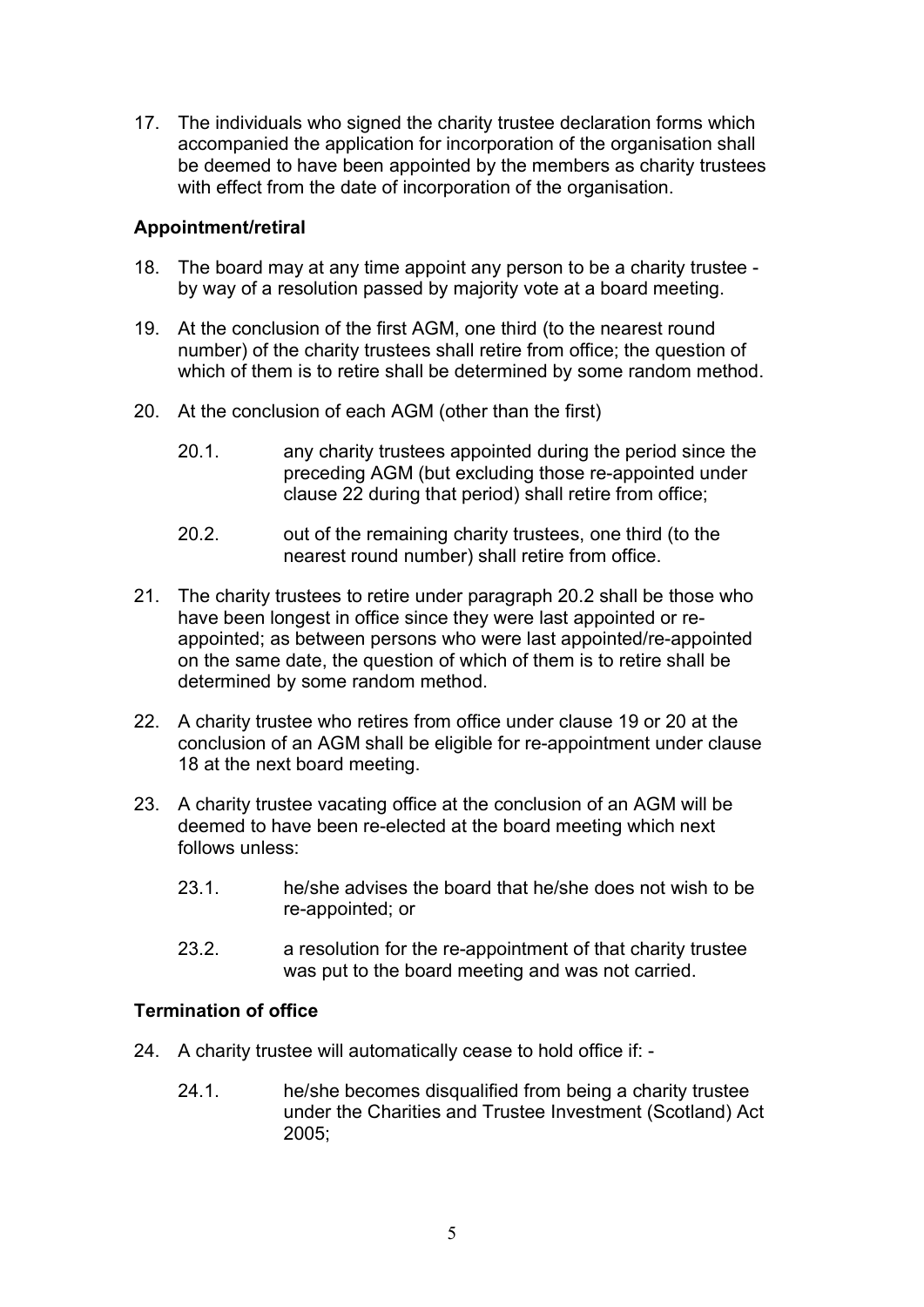- 24.2. he/she becomes incapable for medical reasons of carrying out his/her duties as a charity trustee - but only if that has continued (or is expected to continue) for a period of more than six months;
- 24.3. he/she becomes an employee of the organisation;
- 24.4. he/she gives the organisation a notice of resignation, signed by him/her;
- 24.5. he/she is absent (without good reason, in the opinion of the board) from more than ten consecutive meetings of the board - but only if the board resolves to remove him/her from office;
- 24.6. he/she is removed from office by resolution of the board on the grounds that he/she is considered to have committed a material breach of the code of conduct for charity trustees (as referred to in clause 41);
- 24.7. he/she is removed from office by resolution of the board on the grounds that he/she is considered to have been in serious or persistent breach of his/her duties under section 66(1) or (2) of the Charities and Trustee Investment (Scotland) Act 2005; or
- 25. A resolution under paragraph 24.6 or 24.7 shall be valid only if:
	- 25.1. the charity trustee who is the subject of the resolution is given reasonable prior written notice of the grounds upon which the resolution for his/her removal is to be proposed;
	- 25.2. the charity trustee concerned is given the opportunity to address the meeting at which the resolution is proposed, prior to the resolution being put to the vote; and
	- 25.3. at least two thirds (to the nearest round number) of the charity trustees then in office vote in favour of the resolution.

## Register of charity trustees

- 26. The board must keep a register of charity trustees, setting out
	- 26.1. for each current charity trustee:
		- 26.1.1. his/her full name and address; 26.1.2. The date on which he/she was appointed as a charity trustee; and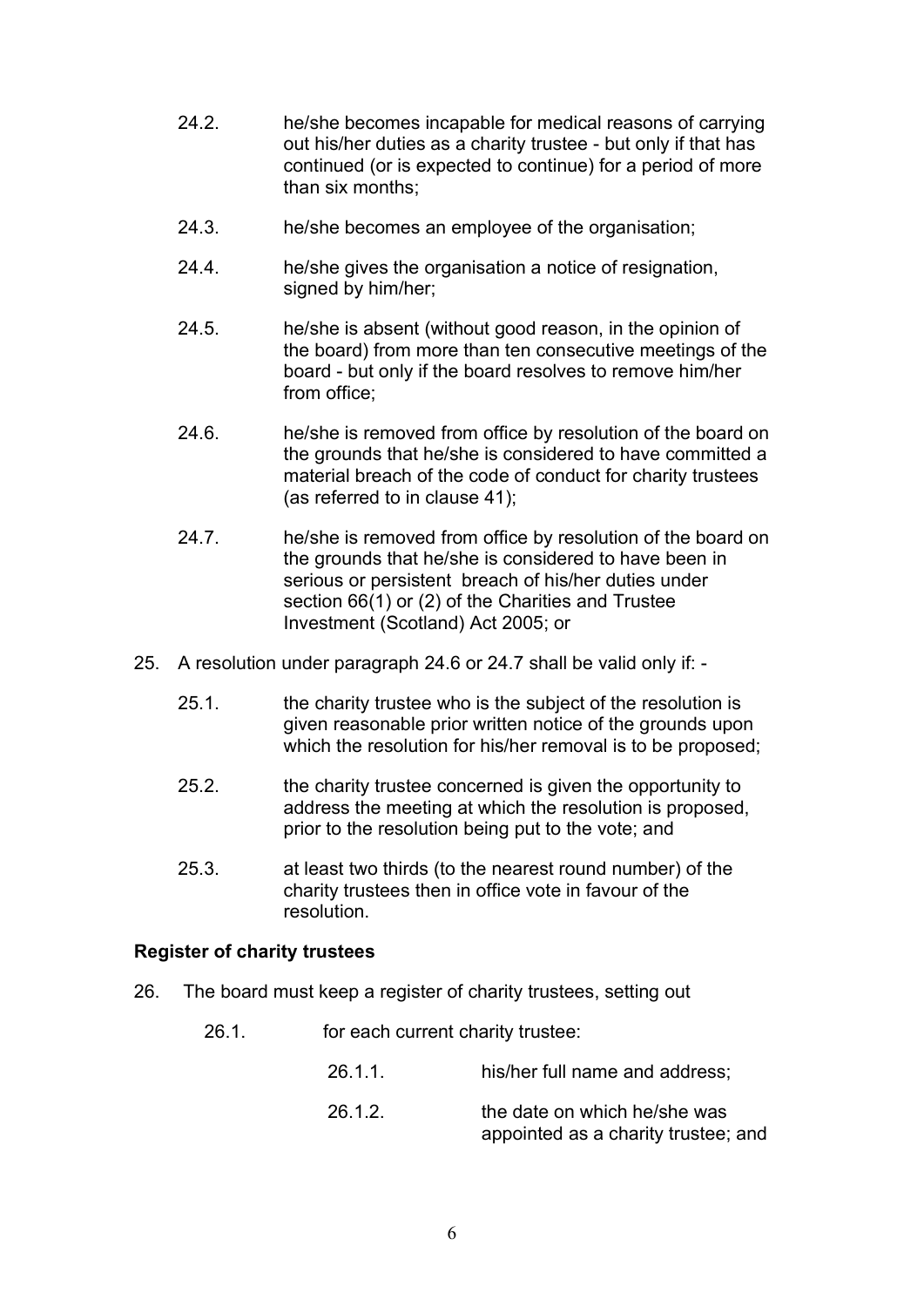- 26.1.3. any office held by him/her in the organisation;
- 26.2. for each former charity trustee for at least 6 years from the date on which he/she ceased to be a charity trustee:

| 26.2.1  | the name of the charity trustee;                            |
|---------|-------------------------------------------------------------|
| 26.2.2. | any office held by him/her in the<br>organisation; and      |
| 26.2.3. | the date on which he/she ceased<br>to be a charity trustee. |

- 27. The board must ensure that the register of charity trustees is updated within 28 days of any change:
	- 27.1. which arises from a resolution of the board; or
	- 27.2. which is notified to the organisation.
- 28. If any person requests a copy of the register of charity trustees, the board must ensure that a copy is supplied to him/her within 28 days, providing the request is reasonable; if the request is made by a person who is not a charity trustee of the organisation, the board may provide a copy which has the addresses blanked out - if the SCIO is satisfied that including that information is likely to jeopardise the safety or security of any person or premises.
- 29. The members of the organisation are identical to its charity trustees and therefore the organisation does not require to keep a separate register of members.

#### Office -bearers

- 30. The charity trustees must elect (from among themselves) a chair, a treasurer and a secretary.
- 31. In addition to the office-bearers required under clause 30, the charity trustees may elect (from among themselves) further office-bearers if they consider that appropriate.
- 32. All of the office-bearers will cease to hold office at the conclusion of each AGM, but may then be re-elected under clause 30 or 31.
- 33. A person elected to any office will automatically cease to hold that office:
	- 33.1. if he/she ceases to be a charity trustee; or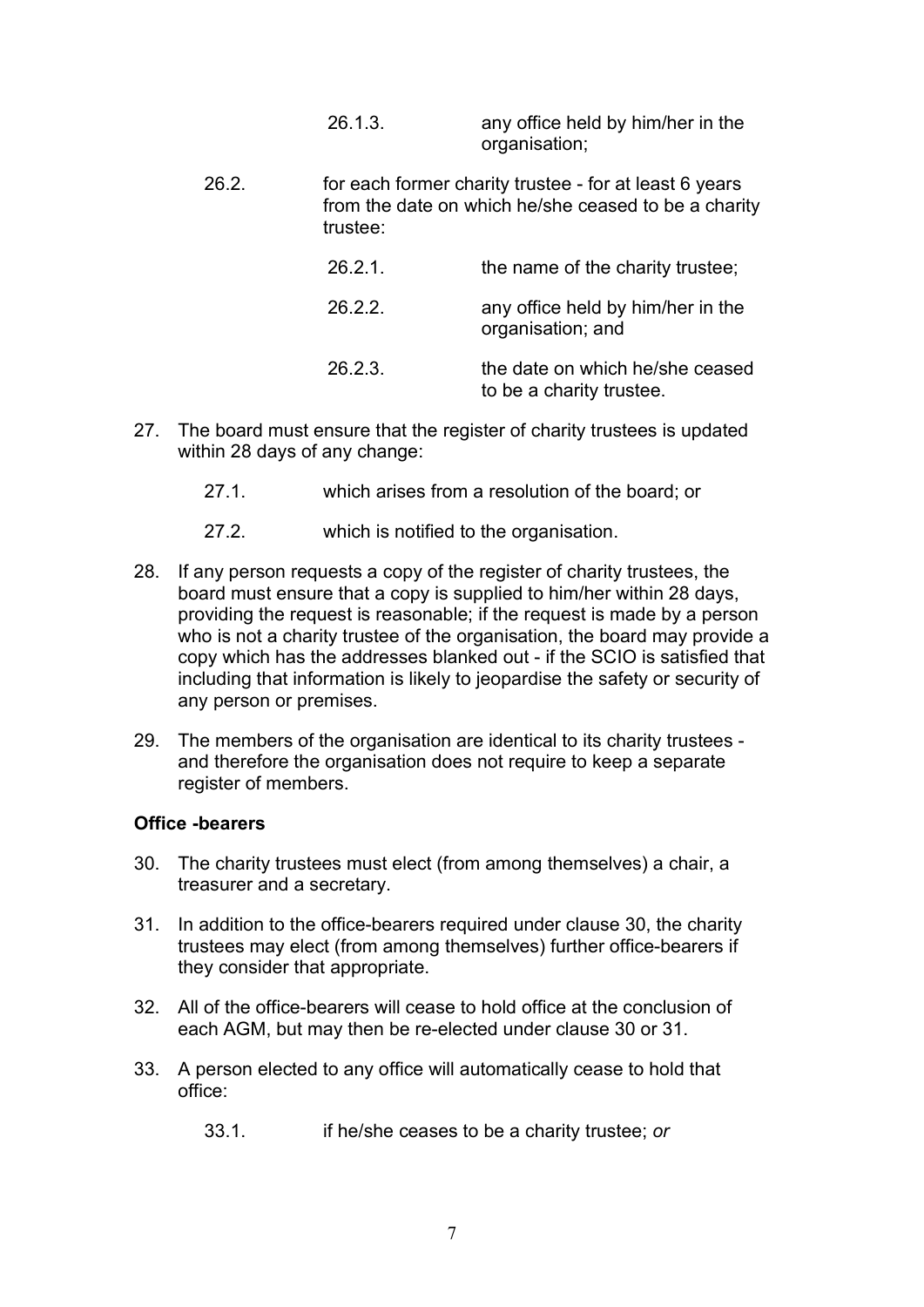33.2. if he/she gives to the organisation a notice of resignation from that office, signed by him/her.

## Powers of board

- 34. Except where this constitution states otherwise, the organisation (and its assets and operations) will be managed by the board; and the board may exercise all the powers of the organisation.
- 35. A meeting of the board at which a quorum is present may exercise all powers exercisable by the board.

#### Charity trustees - general duties

- 36. Each of the charity trustees has a duty, in exercising functions as a charity trustee, to act in the interests of the organisation; and, in particular, must:-
	- 36.1. seek, in good faith, to ensure that the organisation acts in a manner which is in accordance with its purposes;
	- 36.2. act with the care and diligence which it is reasonable to expect of a person who is managing the affairs of another person;
	- 36.3. in circumstances giving rise to the possibility of a conflict of interest between the organisation and any other party: -
		- 36.3.1. put the interests of the organisation before that of the other party;
		- 36.3.2. where any other duty prevents him/her from doing so, disclose the conflicting interest to the organisation and refrain from participating in any deliberation or decision of the other charity trustees with regard to the matter in question;
	- 36.4. ensure that the organisation complies with any direction, requirement, notice or duty imposed under or by virtue of the Charities and Trustee Investment (Scotland) Act 2005.
- 37. In addition to the duties outlined in clause 36, all of the charity trustees must take such steps as are reasonably practicable for the purpose of ensuring: -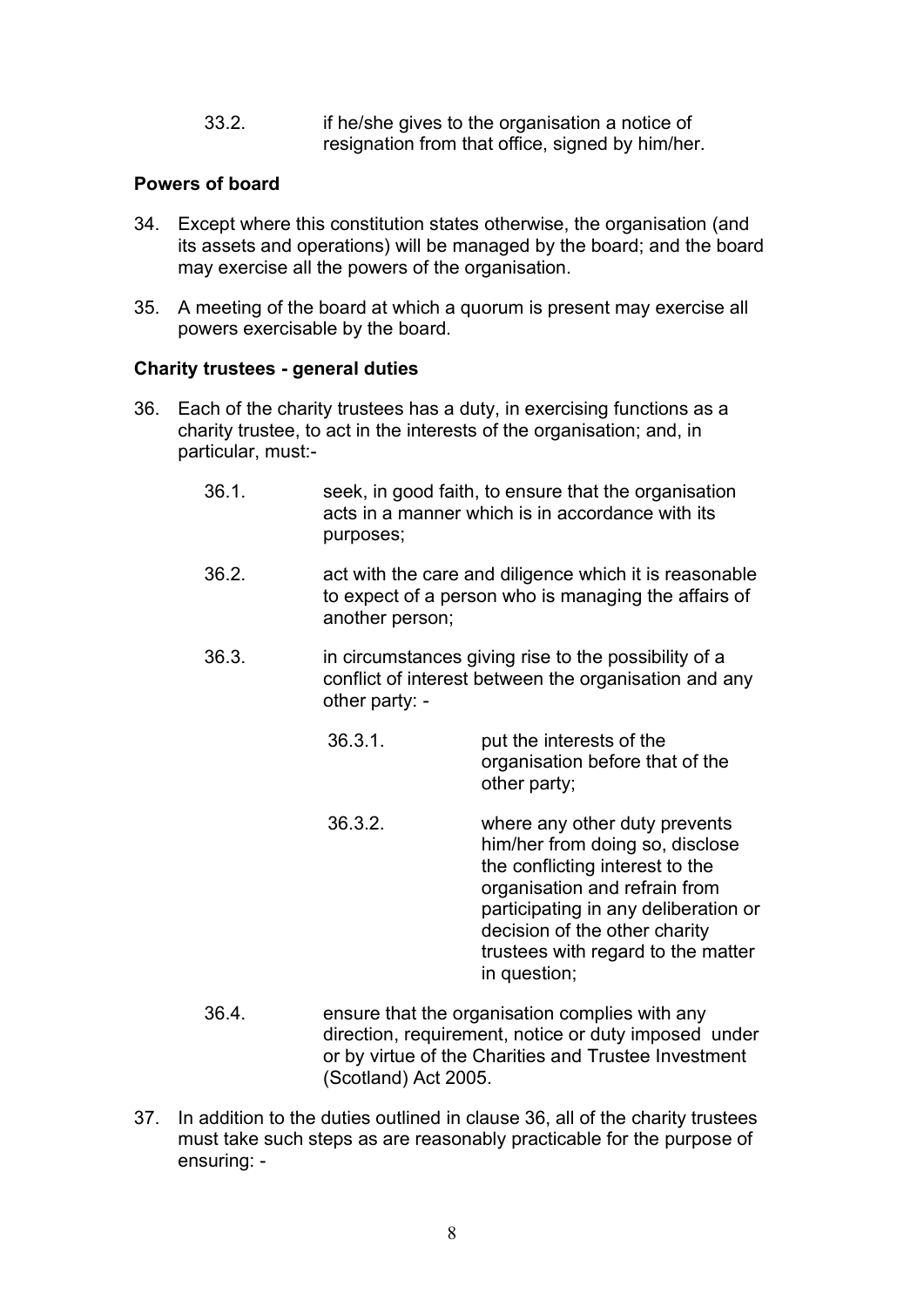- 37.1. that any breach of any of those duties by a charity trustee is corrected by the charity trustee concerned and not repeated; and
- 37.2. that any trustee who has been in serious and persistent breach of those duties is removed as a trustee.
- 38. Provided he/she has declared his/her interest and has not voted on the question of whether or not the organisation should enter into the arrangement - a charity trustee will not be debarred from entering into an arrangement with the organisation in which he/she has a personal interest; and (subject to clause 39 and to the provisions relating to remuneration for services contained in the Charities and Trustee Investment (Scotland) Act 2005) he/she may retain any personal benefit which arises from that arrangement.
- 39. No charity trustee may serve as an employee (full time or part time) of the organisation; and no charity trustee may be given any remuneration by the organisation for carrying out his/her duties as a charity trustee.
- 40. The charity trustees may be paid all travelling and other expenses reasonably incurred by them in connection with carrying out their duties; this may include expenses relating to their attendance at meetings.

## Code of conduct for charity trustees

- 41. Each of the charity trustees shall comply with the code of conduct (incorporating detailed rules on conflict of interest) prescribed by the board from time to time.
- 42. The code of conduct referred to in clause 41 shall be supplemental to the provisions relating to the conduct of charity trustees contained in this constitution and the duties imposed on charity trustees under the Charities and Trustee Investment (Scotland) Act 2005; and all relevant provisions of this constitution shall be interpreted and applied in accordance with the provisions of the code of conduct in force from time to time

## DECISION-MAKING BY THE CHARITY TRUSTEES

## Notice of board meetings

43. Any charity trustee may call a meeting of the board.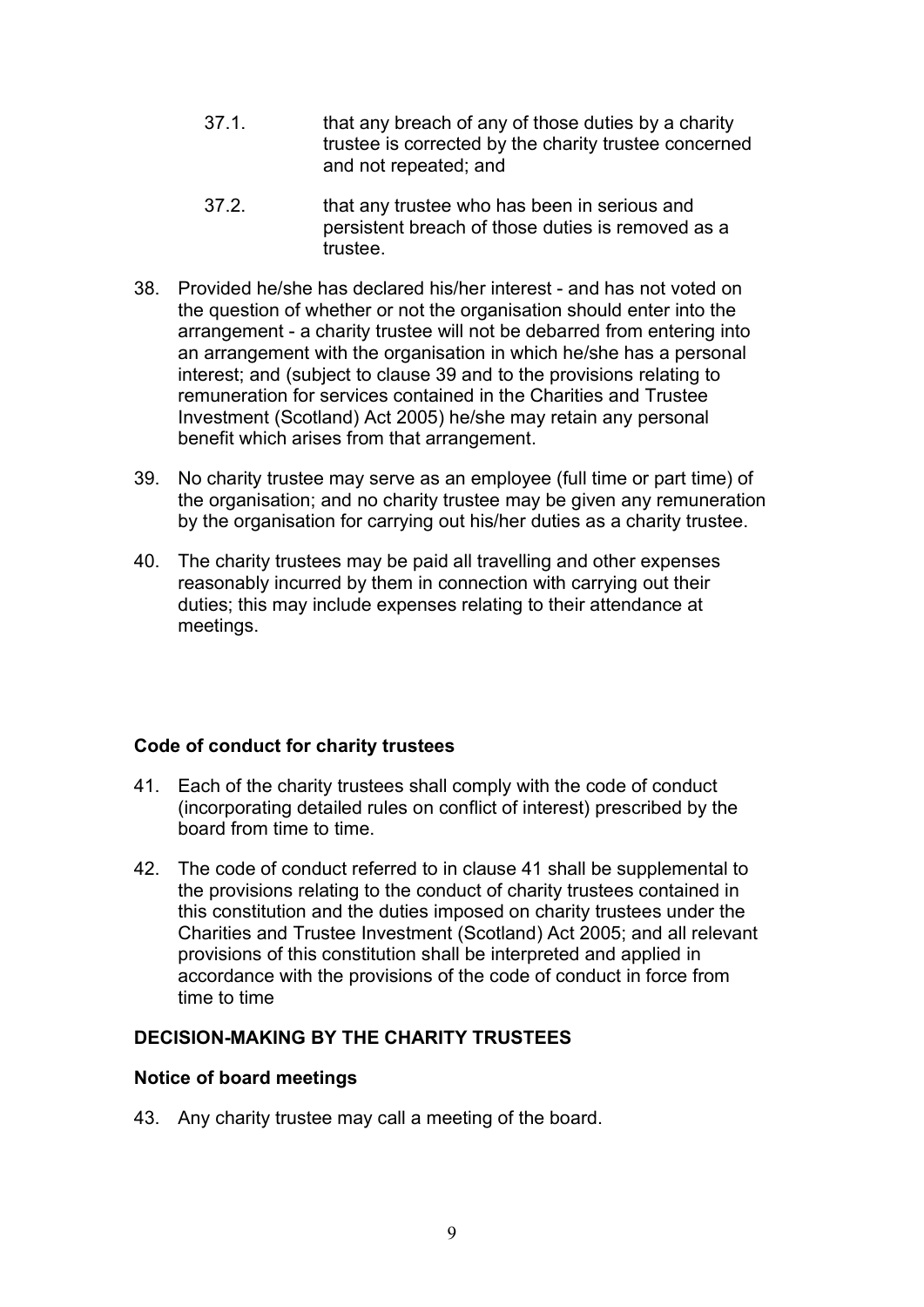44. At least 7 days' notice must be given of each board meeting, unless (in the opinion of the person calling the meeting) there is a degree of urgency which makes that inappropriate.

## Procedure at board meetings

- 45. No valid decisions can be taken at a board meeting unless a quorum is present; the quorum for board meetings is three (3) charity trustees.
	- 45.1. A charity trustee may participate in a meeting of the board by means of a conference telephone, video conferencing facility or similar communications equipment - so long as all the charity trustees participating in the meeting can hear each other; a charity trustee participating in a meeting in this manner shall be deemed to be present in person at the meeting
- 46. If at any time the number of charity trustees in office falls below the number stated as the quorum in clause 45, the remaining charity trustee(s) will have power to fill the vacancies or call a members' meeting - but will not be able to take any other valid decisions.
- 47. The chair of the organisation should act as chairperson of each board meeting.
- 48. If the chair of the organisation is not present within 15 minutes after the time at which the meeting was due to start (or is not willing to act as chairperson), the charity trustees present at the meeting must elect (from among themselves) the person who will act as chairperson of that meeting.
- 49. Every charity trustee has one vote, which must be given personally; for the avoidance of doubt, a vote given by a charity trustee participating in the meeting through any of the methods referred to in clause 45.1 will be taken to be given personally for the purposes of this clause.
- 50. All decisions at board meetings will be made by majority vote.
- 51. If there is an equal number of votes for and against any resolution, the chairperson of the meeting will be entitled to a second (casting) vote.
- 52. The board may, at its discretion, allow any person to attend and speak at a board meeting notwithstanding that he/she is not a charity trustee but on the basis that he/she must not participate in decision-making.
- 53. A charity trustee must not vote at a board meeting (or at a meeting of a sub-committee) on any resolution which relates to a matter in which he/she has a personal interest or duty which conflicts (or may conflict) with the interests of the organisation; he/she must withdraw from the meeting while an item of that nature is being dealt with.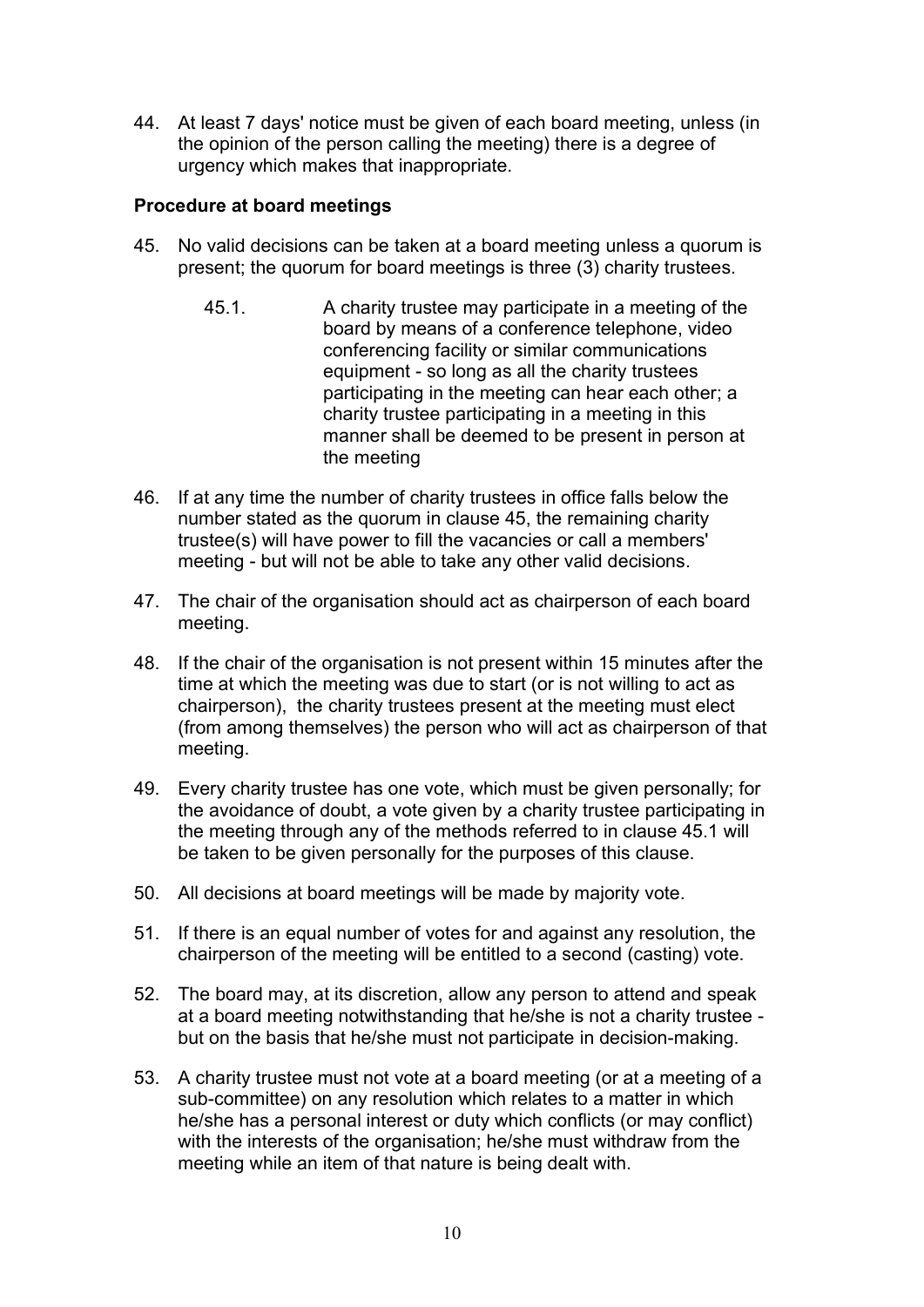- 54. For the purposes of clause 53:
	- 54.1. an interest held by an individual who is "connected" with the charity trustee under section 68(2) of the Charities and Trustee Investment (Scotland) Act 2005 (husband/wife, partner, child, parent, brother/sister etc) shall be deemed to be held by that charity trustee;
	- 54.2. a charity trustee will be deemed to have a personal interest in relation to a particular matter if a body in relation to which he/she is an employee, director, member of the management committee, officer or elected representative has an interest in that matter.

## **Minutes**

- 55. The board must ensure that proper minutes are kept in relation to all board meetings and meetings of sub-committees.
- 56. The minutes to be kept under clause 55 must include the names of those present; and (so far as possible) should be signed by the chairperson of the meeting.
- 57. [The board shall (subject to clause 58) make available copies of the minutes referred to in clause 55 to any member of the public requesting them.]
- 58. [The board may exclude from any copy minutes made available to a member of the public under clause 57 any material which the board considers ought properly to be kept confidential - on the grounds that allowing access to such material could cause significant prejudice to the interests of the organisation or on the basis that the material contains reference to employee or other matters which it would be inappropriate to divulge.]

## DECISION-MAKING BY THE CHARITY TRUSTEES - IN THEIR CAPACITY AS MEMBERS

59. For certain purposes of the Charities and Trustee Investment (Scotland) Act 2005, the charity trustees make decisions in their capacity as members of the organisation, rather than as a board; the provisions of clauses 60 to 80 relate to those situations.

## Annual general meetings

60. The board must convene a meeting of the charity trustees - in their capacity as members of the organisation - in each calendar year; that meeting will be called an annual general meeting or "AGM".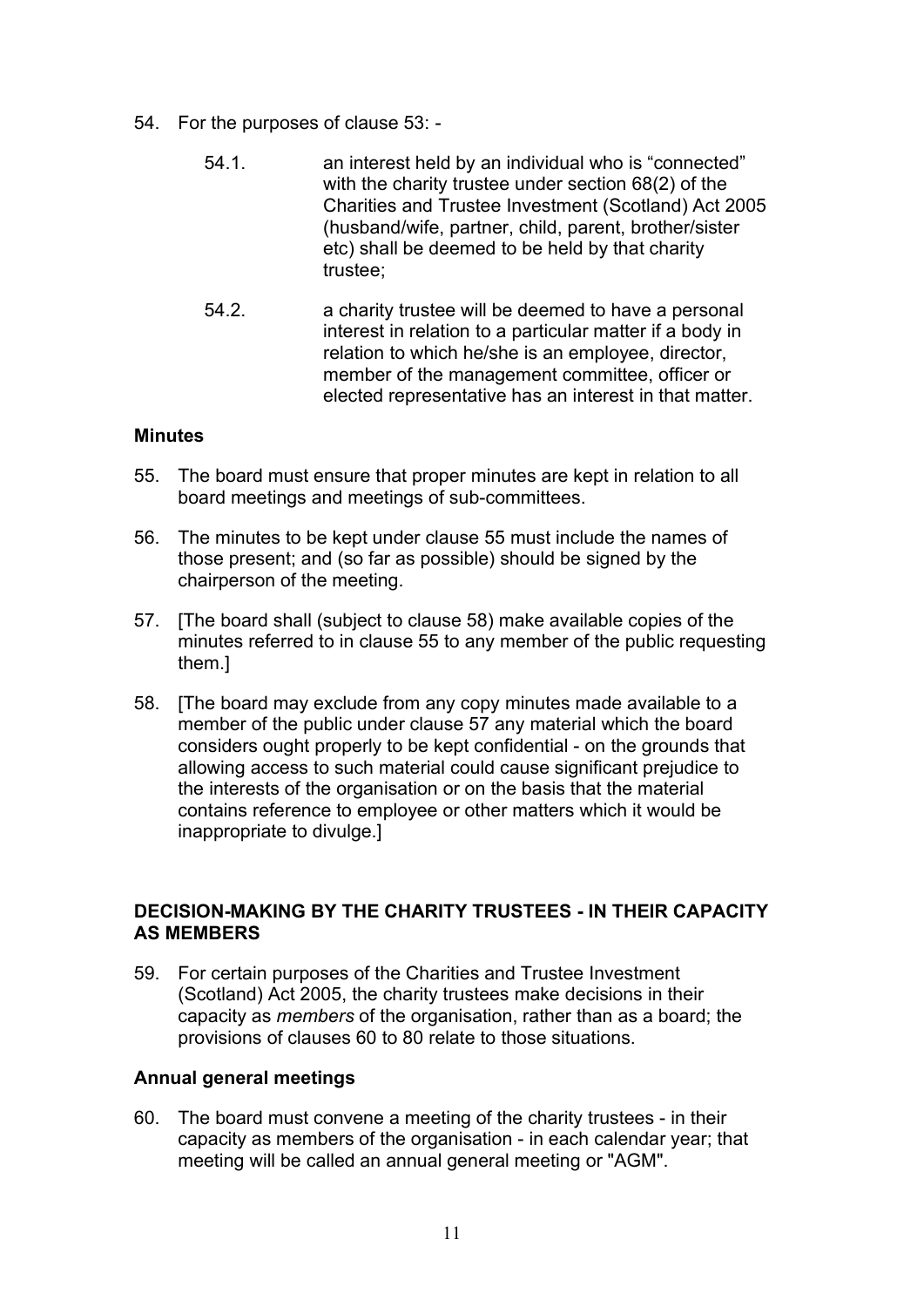- 61. The gap between one AGM and the next must not be longer than 15 months.
- 62. Notwithstanding clause 60, an AGM does not need to be held during the calendar year in which the organisation is formed; but the first AGM must still be held within 15 months of the date on which the organisation is formed.
- 63. The business of each AGM must include:-
	- 63.1. a report by the chair on the activities of the organisation; and
	- 63.2. consideration of the future strategy for the organisation, including a review of key risks and opportunities.
- 64. The board may convene any other meeting of the charity trustees in their capacity as members of the organisation - at any time.

## Notice of members' meetings

- 65. At least 14 clear days' notice must be given of any AGM or any other members' meeting.
- 66. The notice calling a members' meeting must specify in general terms what business is to be dealt with at the meeting; and, in the case of a resolution to alter the constitution, must set out the exact terms of the proposed alteration(s).
- 67. The reference to "clear days" in clause 65 shall be taken to mean that, in calculating the period of notice,
	- 67.1. the day after the notices are posted (or sent by email) should be excluded; and
	- 67.2. the day of the meeting itself should also be excluded.
- 68. Notice of every members' meeting must be given to all the charity trustees; but the accidental omission to give notice to one or more charity trustees will not invalidate the proceedings at the meeting.
- 69. Any notice of a members' meeting which requires to be given to a charity trustee - in his/her capacity as a member of the organisation under this constitution must be: -
	- 69.1. sent by post to the charity trustee, at the address last notified by him/her to the organisation; or
	- 69.2. sent by e-mail to the charity trustee, at the e-mail address last notified by him/her to the organisation.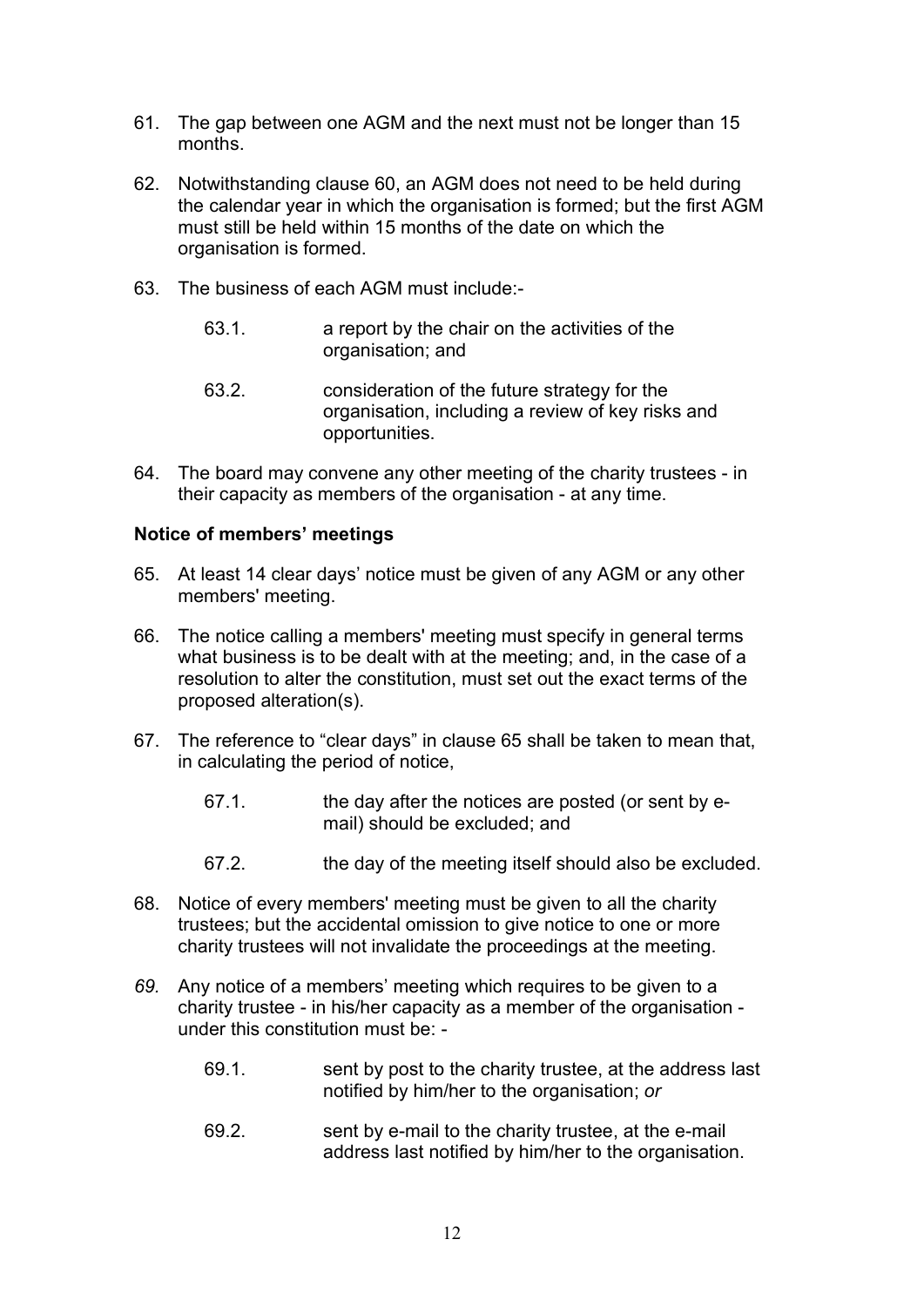## Procedure at members' meetings

- 70. The provisions of clauses 45, 47 and 48 (quorum and chairperson) shall apply in relation to all meetings of the charity trustees in their capacity as members of the organisation.
	- 70.1. The board may make arrangements, in advance of any members' meeting, to allow charity trustees (in their capacity as members of the organisation) to participate in the members' meeting by means of a conference telephone, video conferencing facility or similar communications equipment - so long as all those participating in the meeting can hear each other; a charity trustee participating in a members' meeting in this manner shall be deemed to be present in person at the meeting.

## Voting at members' meetings

- 71. Every charity trustee has one vote in his/her capacity as a member, which must be given personally; for the avoidance of doubt, a vote given by a charity trustee participating in the meeting through any of the methods referred to in clause 70.1 will be taken to be given personally for the purposes of this clause.
- 72. All decisions at members' meetings will be made by majority vote with the exception of the types of resolution listed in clause 73.
- 73. The following resolutions will be valid only if passed by not less than two thirds of those voting on the resolution at a members' meeting (or if passed by way of a written resolution under clause 77):
	- 73.1. a resolution amending the constitution;
	- 73.2. a resolution approving the amalgamation of the organisation with another SCIO (or approving the constitution of the new SCIO to be constituted as the successor pursuant to that amalgamation);
	- 73.3. a resolution to the effect that all of the organisation's property, rights and liabilities should be transferred to another SCIO (or agreeing to the transfer from another SCIO of all of its property, rights and liabilities);
	- 73.4. a resolution for the winding up or dissolution of the organisation.
- 74. If there is an equal number of votes for and against any resolution, the chairperson of the meeting will be entitled to a second (casting) vote.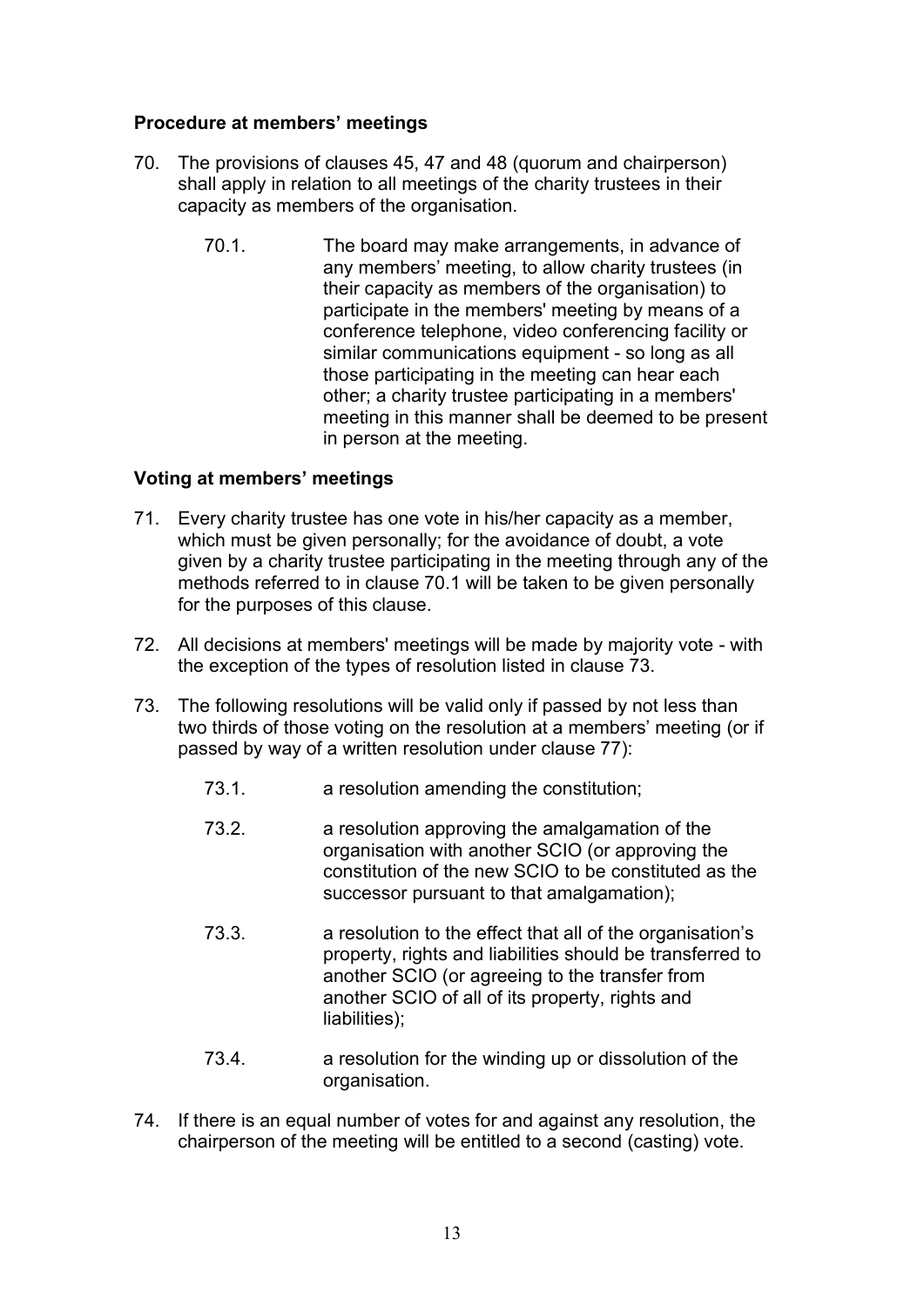- 75. A resolution put to the vote at a members' meeting will be decided on a show of hands - unless the chairperson (or at least two other members present at the meeting) ask for a secret ballot.
- 76. The chairperson will decide how any secret ballot is to be conducted, and he/she will declare the result of the ballot at the meeting.

## Written resolutions

77. A resolution agreed to in writing (or by e-mail) by all the charity trustees, in their capacity as members of the organisation, will be as valid as if it had been passed at a members' meeting; the date of the resolution will be taken to be the date on which the last charity trustee agreed to it.

## **Minutes**

- 78. The board must ensure that proper minutes are kept in relation to all members' meetings.
- 79. Minutes of members' meetings must include the names of those present; and (so far as possible) should be signed by the chairperson of the meeting.
- 80. [The board shall make available copies of the minutes referred to in clause 78 to any member of the public requesting them; but on the basis that the board may exclude confidential material to the extent permitted under clause 58.]

## ADMINISTRATION

## Delegation to sub-committees

- 81. The board may delegate any of their powers to sub-committees; a subcommittee must include at least one charity trustee, but other members of a sub-committee need not be charity trustees.
- 82. The board may also delegate to the chair of the organisation (or the holder of any other post) such of their powers as they may consider appropriate.
- 83. When delegating powers under clause 81 or 82, the board must set out appropriate conditions (which must include an obligation to report regularly to the board).
- 84. Any delegation of powers under clause 81 or 82 may be revoked or altered by the board at any time.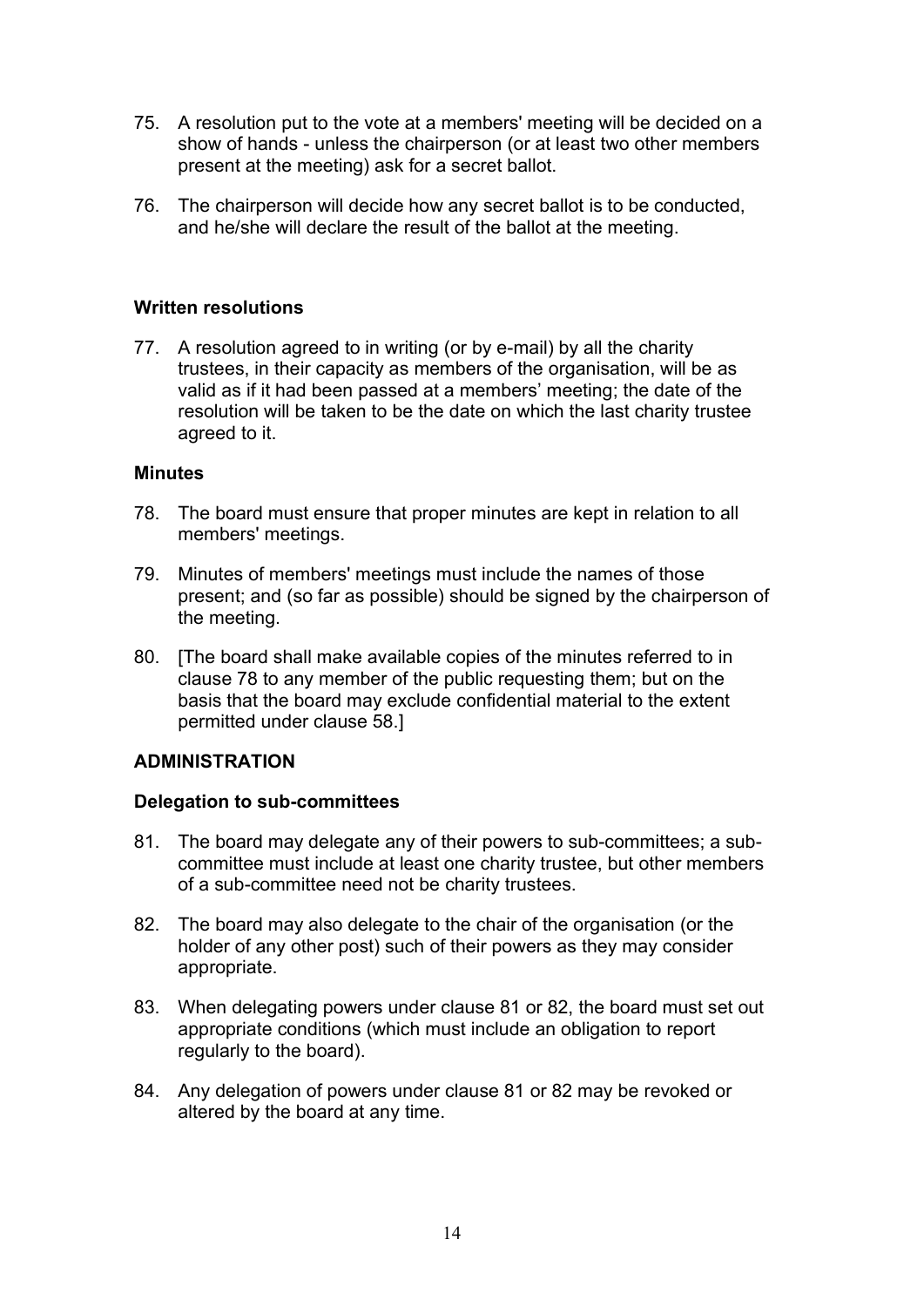85. The rules of procedure for each sub-committee, and the provisions relating to membership of each sub-committee, shall be set by the board.

## Operation of accounts

- 86. Subject to clause 87, the signatures of two out of three signatories appointed by the board will be required in relation to all operations (other than the lodging of funds) on the bank and building society accounts held by the organisation; at least one out of the two signatures must be the signature of a charity trustee.
- 87. Where the organisation uses electronic facilities for the operation of any bank or building society account, the authorisations required for operations on that account must be consistent with the approach reflected in clause 86.

## Accounting records and annual accounts

- 88. The board must ensure that proper accounting records are kept, in accordance with all applicable statutory requirements.
- 89. The board must prepare annual accounts, complying with all relevant statutory requirements; if an audit is required under any statutory provisions (or if the board consider that an audit would be appropriate for some other reason), the board should ensure that an audit of the accounts is carried out by a qualified auditor.

## **MISCELLANEOUS**

## Winding-up

- 90. If the organisation is to be wound up or dissolved, the winding-up or dissolution process will be carried out in accordance with the procedures set out under the Charities and Trustee Investment (Scotland) Act 2005.
- 91. Any surplus assets available to the organisation immediately preceding its winding up or dissolution must be used for purposes which are the same as - or which closely resemble - the purposes of the organisation as set out in this constitution.

## Alterations to the constitution

- 92. This constitution may (subject to clause 93) be altered by resolution of the charity trustees - in their capacity as members of the organisation passed at a members' meeting (subject to achieving the two thirds majority referred to in clause 73) or by way of a written resolution of the charity trustees in their capacity as members.
- 93. The Charities and Trustee Investment (Scotland) Act 2005 prohibits taking certain steps (eg change of name, an alteration to the purposes,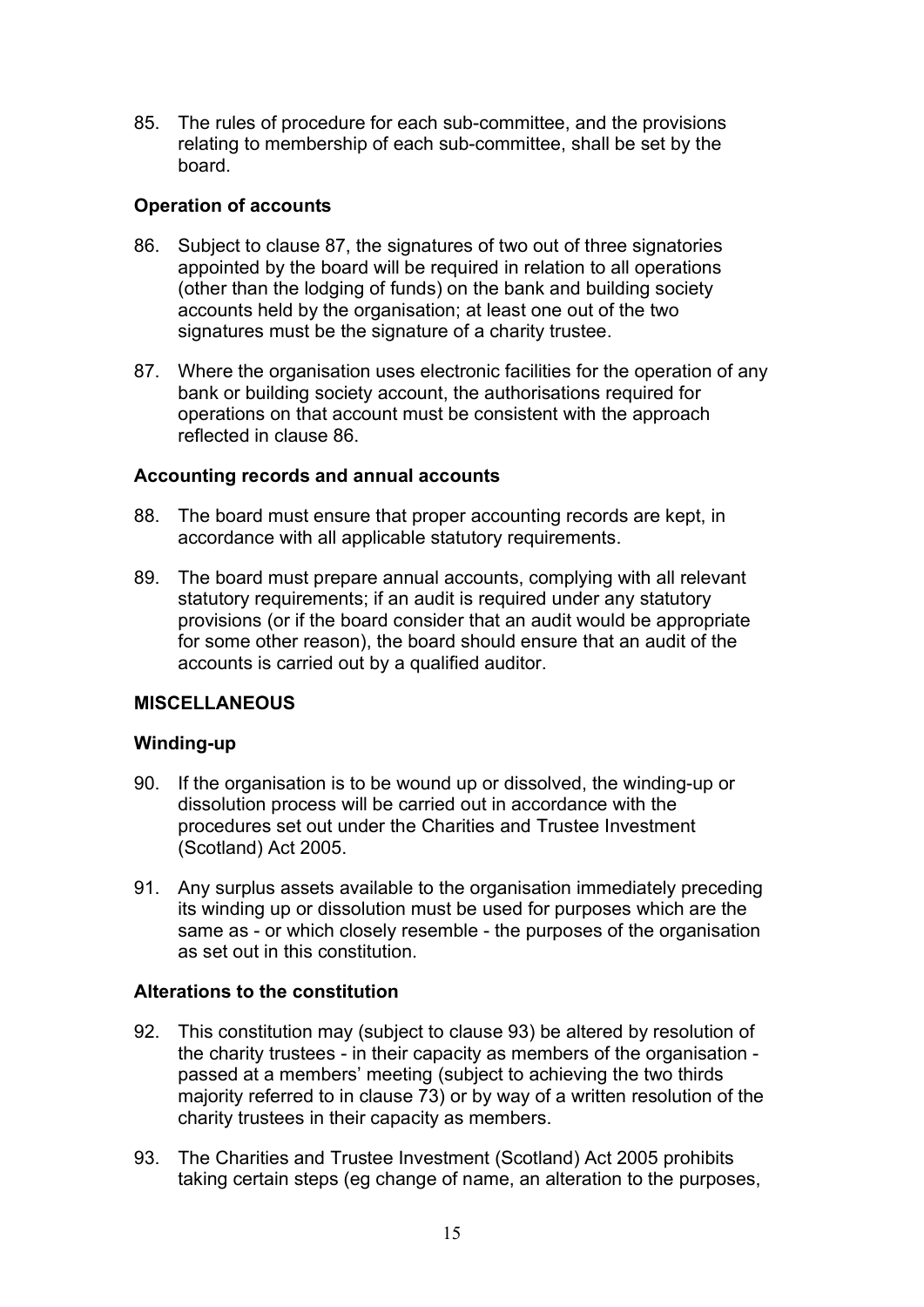amalgamation, winding-up) without the consent of the Office of the Scottish Charity Regulator (OSCR).

## Interpretation

- 94. References in this constitution to the Charities and Trustee Investment (Scotland) Act 2005 should be taken to include: -
	- 94.1. any statutory provision which adds to, modifies or replaces that Act; and
	- 94.2. any statutory instrument issued in pursuance of that Act or in pursuance of any statutory provision falling under paragraph 94.1 above.
- 95. In this constitution:
	- 95.1. "charity" means a body which is either a "Scottish charity" within the meaning of section 13 of the Charities and Trustee Investment (Scotland) Act 2005 or a "charity" within the meaning of section 1 of the Charities Act 2011, providing (in either case) that its objects are limited to charitable purposes;
	- 95.2. "charitable purpose" means a charitable purpose under section 7 of the Charities and Trustee Investment (Scotland) Act 2005 which is also regarded as a charitable purpose in relation to the application of the Taxes Acts.

## Appendix - Supporters

96. 'Supporters' are subscribers to the charity's mailing list. They subscribe by providing their contact details either directly or in a context which implies that they support the aims of the charity and wish to be on its mailing list. They have no rights or responsibilities in the charity and may unsubscribe at any time. Their identity is confidential and the mailing list may not be shared with any other party unless the charity is legally required to do so.

## Footnote: Advisors, Teams and Team Leaders

The constitution provides the following:

Clause 52: The board may, at its discretion, allow any person to attend and speak at a board meeting notwithstanding that he/she is not a charity trustee - but on the basis that he/she must not participate in decision-making.

Clause 81: The board may delegate any of their powers to subcommittees; a sub-committee must include at least one charity trustee, but other members of a sub-committee need not be charity trustees.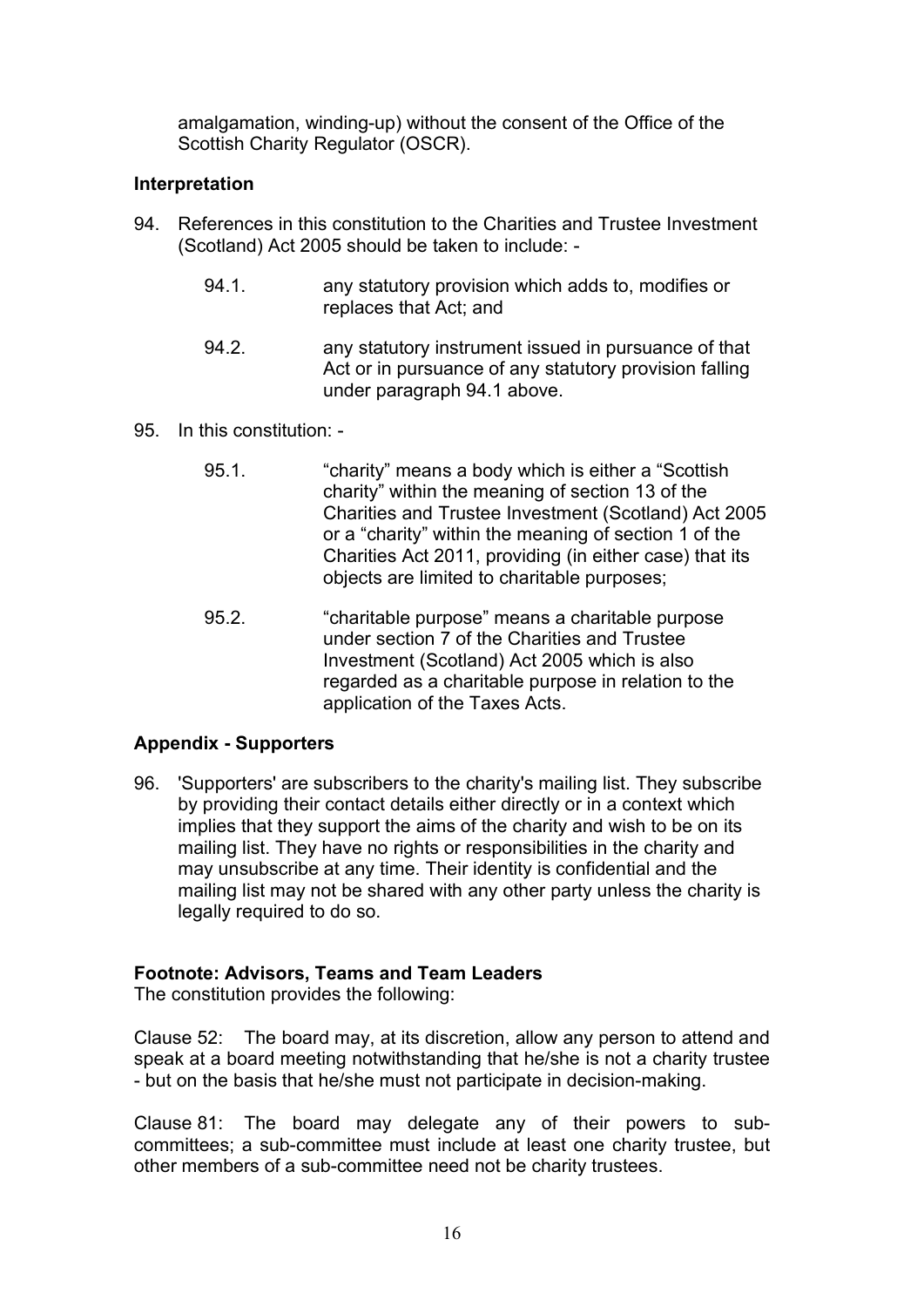Clause 82: The board may also delegate to the chair of the organisation (or the holder of any other post) such of their powers as they may consider appropriate.

Clause 83: When delegating powers under clause 81 or 82, the board must set out appropriate conditions (which must include an obligation to report regularly to the board).

Clause 84: Any delegation of powers under clause 81 or 82 may be revoked or altered by the board at any time.

Consistent with these provisions, the Board of Trustees has deployed supporters in the following roles:

## Advisors

The Board may appoint advisors with relevant expertise for a period of time to be determined by the Board, who may advise individual Trustees or be invited to attend Board Meetings with voice but no vote. They will have a duty to declare any conflict of interest, observe confidentiality and may be asked to withdraw at any time, at the discretion of the chair.

## Teams and Team Leaders

The board may delegate some of its powers and activities to teams of supporters, who may be operational (engaging in activities) or advisory (carrying out research and making recommendations to the Board).

- The board must designate at least one Trustee to be a member of each team.
- Each team must appoint a Team Leader who need not be the designated Trustee.
- The Team leader must ensure that a record of Team Meetings or activities is kept, including date, those present and any decisions taken.
- The team must report to the Board through its designated Trustee.
- Any 'incident' involving actual or risk of harm must be reported without delay to the board through the designated Trustee, who will ensure that an Incident Report is filed.
- Team Leaders may be invited to attend Board Meetings with voice but no vote. They will have a duty to declare any conflict of interest, observe confidentiality and may be asked to withdraw at any time, at the discretion of the chair.

Patrons (as from 25 July 2017)

## The Concept

Forth Valley Welcome understands the role of Patron to be an honorary position in its organisation, with no legal status, liability, binding obligations or operational responsibility, taken up by a distinguished person who supports the organisation's aims and activities.